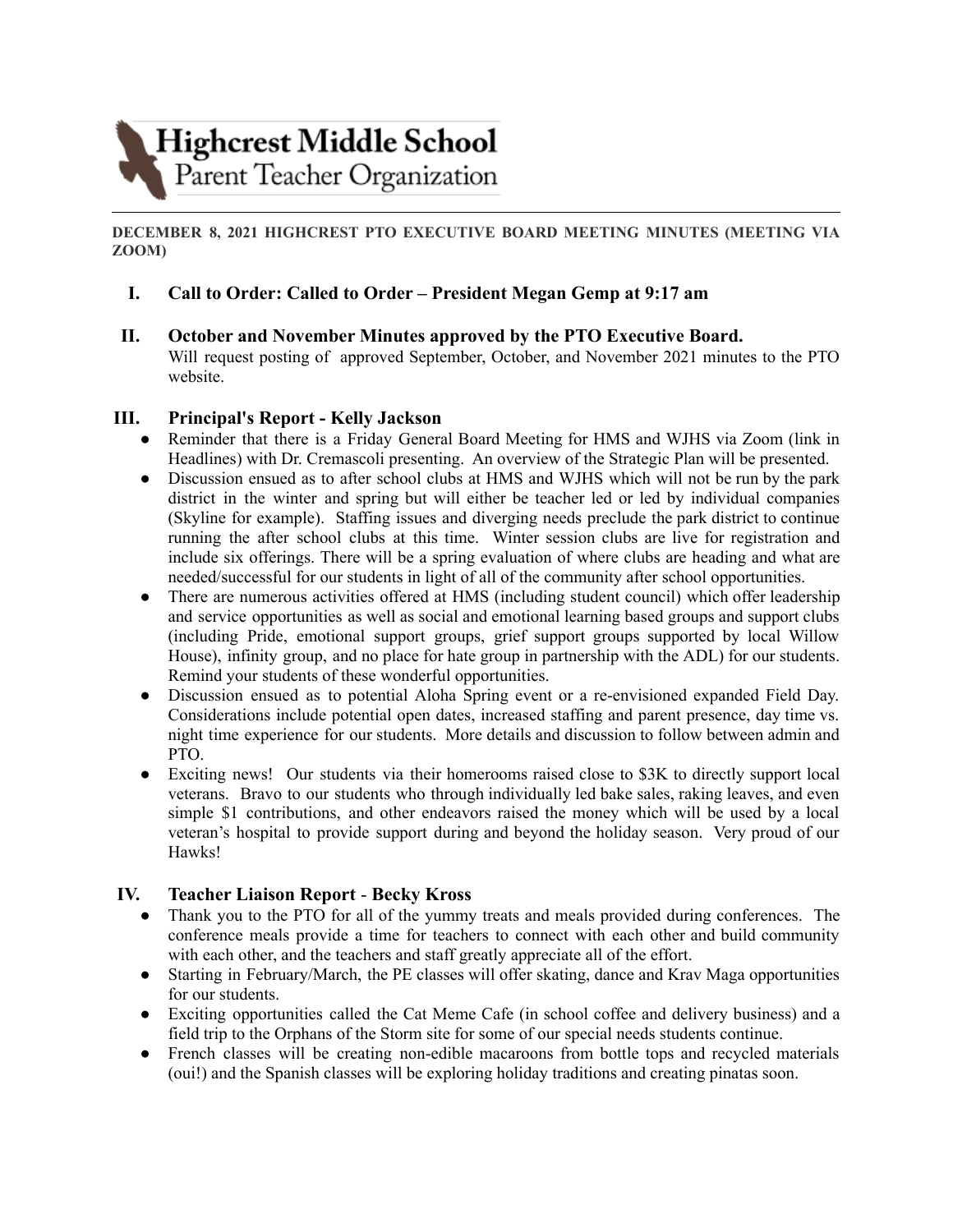# **V. President's Report – Megan Gemp**

- Board moved and approved October and November 2021 Board Meeting minutes.
- December's Executive Board Holiday Meeting  $\omega$  the Bottle Shop is rescheduled for Thursday, January 13 6:00 - 7:30 pm. January's Executive Board Meeting will occur simultaneously at the event.
- Friday, December 10, 2021: General Meeting with WJHS via Zoom at 9:15 am Dr. Cremascoli to present. Zoom link in Headlines
- Continue to discuss with Kelly Jackson the teacher and staff's desires for "enrichment" activities.
- Big thank you to Carolyn Gilbert and Jenine Tubergen for all of their hard work in providing food and snacks during teacher conferences. Thank you, thank you!
- Thank you to Elizabeth Jensen for taking the minutes from November's Executive Board Meeting.

# **VI. Committee Reports:**

### **Ways & Means**

• Spirit Wear - Continued exploration of Venmo as an option to pay for Spirit wear and stream-lining payment and sales options in the future.

### **Enrichment**

● German class field trip to the Christmas market downtown in December just occurred and was successful.

### **Special Events**

• Aloha Spring or end of year "field day" discussion earlier in the meeting occurred. Stay tuned for more details!

#### **Communications**

• Continue to advertise teacher and staff holiday gift fund with a cut off date.

# **Community Services**

• No updates

#### **Student Programs**

**● After School Clubs**

Winter club session registration is live. Sign up today!

● **Yearbook**

Update: Late February deadline to order yearbooks; 208 sold to date. Order yours today!

# **VII. Treasurer's Report** – **Patrick Parmentier**

● Account Balance Summary as of November 30, 2021 was provided to the Executive Board Members. 2021-2022 Budget was provided as well. Reminder that PayPal sales should include a description of the transaction, if possible (i.e. what the sale is for)

# **VIII. Adjournment** at 9:55 am